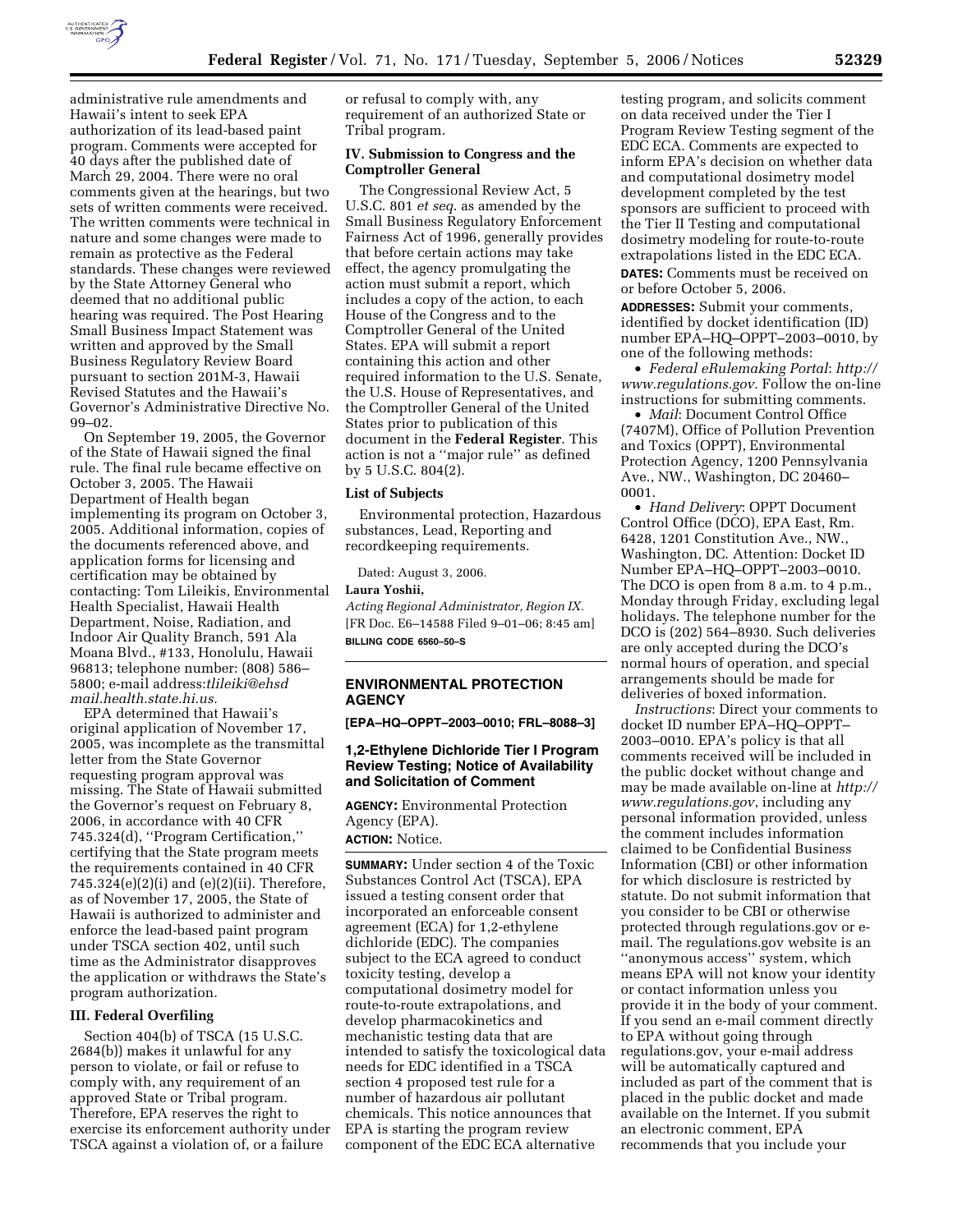name and other contact information in the body of your comment and with any disk or CD ROM you submit. If EPA cannot read your comment due to technical difficulties and cannot contact you for clarification, EPA may not be able to consider your comment. Electronic files should avoid the use of special characters, any form of encryption, and be free of any defects or viruses.

*Docket*: All documents in the docket are listed in the regulations.gov index. Although listed in the index, some information is not publicly available, e.g., CBI or other information for which disclosure is restricted by statute. Certain other material, such as copyrighted material, will be publicly available only in hard copy. Publicly available docket materials are available either electronically at *http:// www.regulations.gov*, or in hard copy at the OPPT Docket, EPA Docket Center (EPA/DC), EPA West, Rm. B102, 1301 Constitution Ave., NW., Washington, DC. The Public Reading Room is open from 8:30 a.m. to 4:30 p.m., Monday through Friday, excluding legal holidays. The telephone number of the Public Reading Room is (202) 566–1744, and the telephone number for the OPPT Docket is (202) 566–0280.

**FOR FURTHER INFORMATION CONTACT:** *For general information contact*: Colby Lintner, Regulatory Coordinator, Environmental Assistance Division (7408M), Office of Pollution Prevention and Toxics, Environmental Protection Agency, 1200 Pennsylvania Ave., NW., Washington, DC 20460–0001; telephone number: (202) 554–1404; e-mail address: *TSCA-Hotline@epa.gov*.

*For technical information contact*: Richard Leukroth or John Schaeffer, Chemical Control Division (7405M), Office of Pollution Prevention and Toxics, Environmental Protection Agency, 1200 Pennsylvania Ave., NW., Washington, DC 20460–0001; telephone number: (202) 564–8157; e-mail address: *ccd.citb@epa.gov*.

#### **SUPPLEMENTARY INFORMATION:**

#### **I. General Information**

### *A. Does this Action Apply to Me?*

This action is directed to the public in general, and may be of particular interest to those persons who are or may be required to conduct testing of chemical substances under TSCA. Since other entities may also be interested, the Agency has not attempted to describe all the specific entities that may be affected by this action. If you have any questions regarding the applicability of this action to a particular entity, consult either

#### technical person listed under **FOR FURTHER INFORMATION CONTACT**.

## *B. What Should I Consider as I Prepare My Comments for EPA?*

1. *Technical and scientific considerations*. EPA invites interested parties to provide views on the test sponsors' Tier I Program Review Testing reports entitled: *1,2-Dichloroethane (EDC): Limited Pharmacokinetics and Metabolism Study in Fischer 344 Rats*  and *Physiologically Based Pharmacokinetic Model Development and Simulations for Ethylene Dichloride (1,2-Dichloroethane) in Rats* (Refs. 1 and 2). These reports describe a computational dosimetry model for route-to-route extrapolation and development of pharmacokinetics and mechanistic data (PK/MECH data) that will support the use of this model for quantitative route-to-route extrapolations specific to endpoints listed under Tier II of the EDC ECA. The computational dosimetry model and PK/MECH data described in these reports, if deemed acceptable to EPA, will be applied to support the EDC ECA Tier II Testing and computational dosimetry model extrapolation reporting called for under Tier II of the EDC ECA. EPA is interested in comments on the PK/MECH data, the EDC computational dosimetry model for route-to-route extrapolation, and the utility of resulting derived computational data from the EDC computational dosimetry model that will be developed under Tier II of the EDC ECA.

2. *Submitting CBI*. Do not submit CBI to EPA through regulations.gov or email. Clearly mark the part or all of the information that you claim to be CBI. For CBI information contained in a disk or CD ROM that you mail to EPA, mark the outside of the disk or CD ROM as CBI and then identify electronically within the disk or CD ROM the specific information that is claimed CBI. In addition to one complete version of the comment that includes information claimed as CBI, a copy of the comment that does not contain the information claimed as CBI must be submitted for inclusion in the public docket. Information so marked will not be disclosed except in accordance with procedures set forth in 40 CFR part 2.

3. *Tips for preparing your comments*. When submitting comments, remember to:

i. Identify the document by docket ID number and other identifying information (subject heading, **Federal Register** date and page number).

ii. Follow directions. As discussed in Unit I.B.1., the Agency asks you to

respond to specific questions regarding the EDC ECA program review.

iii. Explain why you agree or disagree with the materials under consideration for the EDC ECA program review; provide a convincing argument for your views or offer alternative ways to improve the science.

iv. Describe any assumptions and provide any technical information and/ or data that you used.

v. If you estimate potential costs or burdens, explain how you arrived at your estimate in sufficient detail to allow for it to be reproduced.

vi. Provide specific examples to illustrate your concerns and suggested alternatives.

vii. Explain your views as clearly as possible, avoiding the use of profanity or personal threats.

viii. Make sure to submit your comments by the comment period deadline identified.

#### **II. Background**

### *A. What Testing is EPA Requiring for EDC?*

EPA proposed health effects testing under TSCA section 4(a) for a number of hazardous air pollutants (HAPs or HAP chemicals), including EDC, in the **Federal Register** of June 26, 1996 (Ref. 3), as amended (Refs. 4 and 5). The testing needs for EDC identified in the HAPs proposed rule, as amended, are acute toxicity, subchronic toxicity, developmental toxicity, reproductive toxicity, and neurotoxicity (acute and subchronic), to be conducted by the inhalation route of exposure.

In that proposed TSCA section 4(a) rule, EPA also invited the submission of proposals that could use the performance of PK studies and computional dosimetry modeling to permit extrapolation from oral data to predict risk from inhalation exposure. Such proposals could provide the scientific basis for alternative testing to the testing proposed under the rule and form the basis for developing needed HAPs data via ECAs (Refs. 3, 4, and 5).

On November 22, 1996, Dow Chemical Company, Vulcan Materials Company, Occidental Chemical Corporation, Oxy Vinyls, LP, Georgia Gulf Corporation, Westlake Chemical Corporation, PPG Industries, Inc., and Formosa Plastics Corporation, U.S.A. (the Companies), under the auspices of the HAP Task Force (the principal testing sponsor), submitted a proposal for alternative testing of EDC that included physiologically based pharmacokinetics (PBPK) studies and computational dosimetry model development to support route-to-route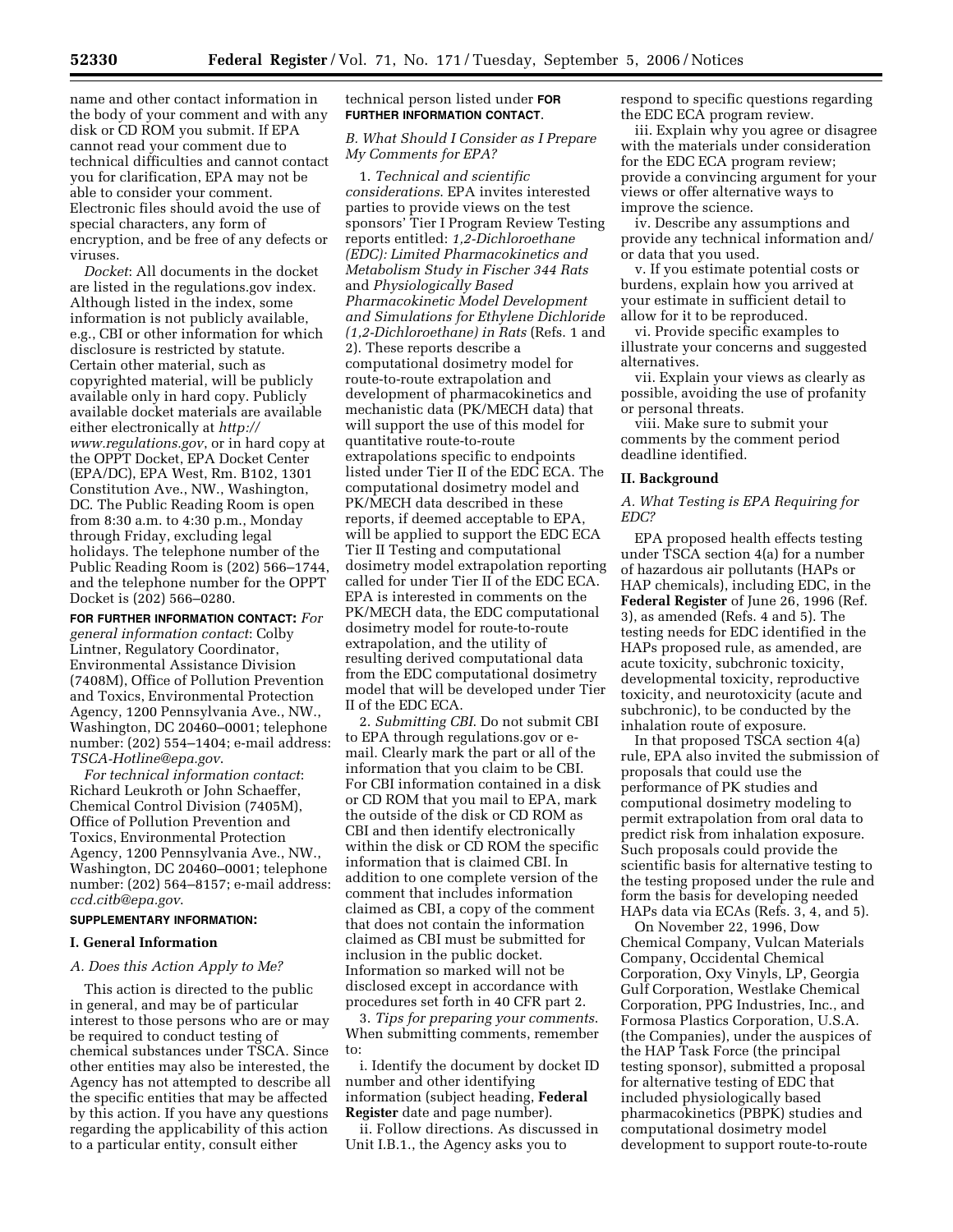extrapolation of testing to be conducted under the ECA by the oral route (Ref. 6). EPA considered this proposal sufficient (Ref. 7) to enter into ECA negotiations with the Companies and other interested parties (Ref. 8). The ECA for EDC was announced in the **Federal Register** of June 3, 2003 (Ref. 9). Under the EDC ECA (Ref. 10), the HAPs data needs for EDC are being addressed via an alternative testing program that utilizes testing by inhalation and the oral route, computational dosimetry model development, and development of PK/MECH data to support route-toroute extrapolation modeling for health effects endpoints identified in the ECA. EPA anticipates fulfilling all of the health effects testing requirements identified in the HAPs proposed rule, as amended, by implementation of the testing to be performed under the EDC ECA and Order.

## *B. How is EPA Implementing Testing for EDC Under the ECA?*

The EDC ECA alternative testing program has four segments, as follows: Tier I HAPs Testing, Tier I Program Review Testing, EPA Program Review, and Tier II Testing and/or Extrapolation Reporting.

1. *Tier I HAPs Testing*. The ECA testing and reporting requirements for Tier I HAPs Testing have been completed. Under this segment of the EDC ECA, the Companies performed endpoint testing for acute toxicity, with bronchoalveolar lavage (BAL) and histopathology, and acute neurotoxicity (Ref. 11). These studies were conducted under a combined protocol by inhalation exposure. The ECA acknowledged that macrophage function testing (a component of EPA's acute toxicity test guideline 40 CFR 799.9135) is adequately fulfilled by existing data published by Sherwood et al. (1987; Ref. 12) and also acknowledged that the developmental studies reported by Rao et al. (1980; Ref. 13), in rabbits, and Payan et al. (1995; Ref. 14) in rats, adequately fulfill the HAPs rulemaking testing requirements for developmental toxicity testing for EDC.

2. *Tier I Program Review Testing*. The ECA testing and reporting requirements for Tier I Program Review Testing have been completed. Under this segment of the EDC ECA the Companies conducted studies to extend the computational dosimetry model of D'Souza et al. (1987, 1988; Refs. 15 and 16) in order to apply the model to the specific health effects endpoints for EDC listed in the ECA, validate the model, and verify the model's ability to perform quantitative route-to-route extrapolations of dose response. The ECA provided for the

development of PK/MECH data to support the application of the computational dosimetry model for the endpoints listed under Tier II of the EDC ECA. The Companies also provided model simulations with point and uncertainty estimates of internal dose metrics (parent chemical peak and area under the curve (AUC) concentrations in blood and brain, and 24–hour total glutathione (GSH)-dependent metabolism in lung and liver) in rats and humans to inform quantitative route-to-route extrapolations of the EDC dose response. Furthermore, based on an additional analysis of the D'Souza et al. model, the ECA was modified to include the kidney in the examination of GSH-dependent metabolism (Refs. 17, 18, and 19). Information derived from the GSH-metabolism, PK/MECH data, and model simulations will be used to evaluate the acceptability of performing:

i. Oral-to-inhalation extrapolation of subchronic toxicity data reported by Daniel, et al. (1994; Ref. 20) relevant to corn oil gavage.

ii. Oral-to-inhalation extrapolation of subchronic neurotoxicity data relevant to drinking water exposure of a study to be conducted under Tier II Testing.

iii. Oral-to-inhalation extrapolation of reproductive effects testing conducted under Tier II Testing and each dosing paradigm of studies reported by Alumot et al. (1976; Ref. 21), Rao et al. (1980, Ref. 13), and Lane et al. (1982; Ref. 22).

3. *EPA Program Review*. As indicated in Unit VI.C. of the EDC ECA and Unit II.B.3. of this notice, computational dosimetry model development and data from Tier I Program Review Testing are subject to an EPA Program Review. The EPA Program Review will determine whether the computational dosimetry model and the PK/MECH data used to support the route-to-route extrapolations of dose response are scientifically sound and provide the highest quality data. Specifically, as described in Unit VII. of the EDC ECA, the EPA Program Review will determine:

i. Whether it is feasible and appropriate to apply Tier I Program Review Testing data and data from other studies acceptable to EPA to support computational route-to-route extrapolations of dose response for any or all of the endpoints listed in the Tier II Testing segment of the ECA, including endpoint data from extant studies cited in the EDC ECA;

ii. Whether the data from the Tier I Program Review Testing segment provide a sufficient basis for conducting the endpoint testing and/or the computational route-to-route extrapolations for the dose responses

specified in the Tier II Testing segment; and/or

iii. The nature and scope of any additional work (e.g., development of additional PK/MECH data, modification to the EDC computational dosimetry model) that may be required to support Tier II Testing and application of the EDC computational dosimetry model for route-to-route extrapolation of doseresponse reporting for the testing endpoints listed under Tier II of the EDC ECA.

4. *Tier II Testing and/or Extrapolation Reporting*. This segment of the EDC ECA alternative testing program will consist of endpoint testing by drinking water exposure for subchronic neurotoxicity and reproductive toxicity. The reproductive effects toxicity testing is intended to confirm studies reported by Alumot et al. (1976; Ref. 21), Rao et al. (1980; Ref. 13), and Lane et al. (1982; Ref. 22), and provide data needed on fertility index, gestation index, gross necropsy, organ weight, histopathology, estrous cycle, sperm evaluation, vaginal opening, and preputial separation as described in the ECA. This segment will also include application of the EDC computational dosimetry model for quantitative route-to-route extrapolation reporting (oral to inhalation) for Tier II endpoint testing (subchronic neurotoxicity and reproductive toxicity) and similar computational extrapolation reporting for extant subchronic toxicity reported by Daniel et al. (1994; Ref. 20).

#### **III. What Action is the Agency Taking?**

*A. What Opportunity is There for Public Involvement in EPA's Program Review?* 

Tier I HAPs Testing for EDC is completed and reports for Tier I Program Review Testing have been submitted by the Companies. Copies of these submissions are available in the public docket (EPA–HQ–OPPT–2003– 0010). As described in Unit II.B.3. and stated in Part VI. of the EDC ECA, the next step is for EPA to conduct a Program Review on the data collected from the Tier I Program Review Testing segment of the EDC ECA alternative testing program. As noted in Unit I.B., this notice of availability and request for written comments provides an opportunity for public comment on reports subject to this EPA Program Review.

## *B. What Happens at the Conclusion of EPA's Program Review?*

A description of the possible outcomes of the EPA Program Review is provided in Part VII. of the EDC ECA. Following the EPA Program Review, EPA will place in the public docket for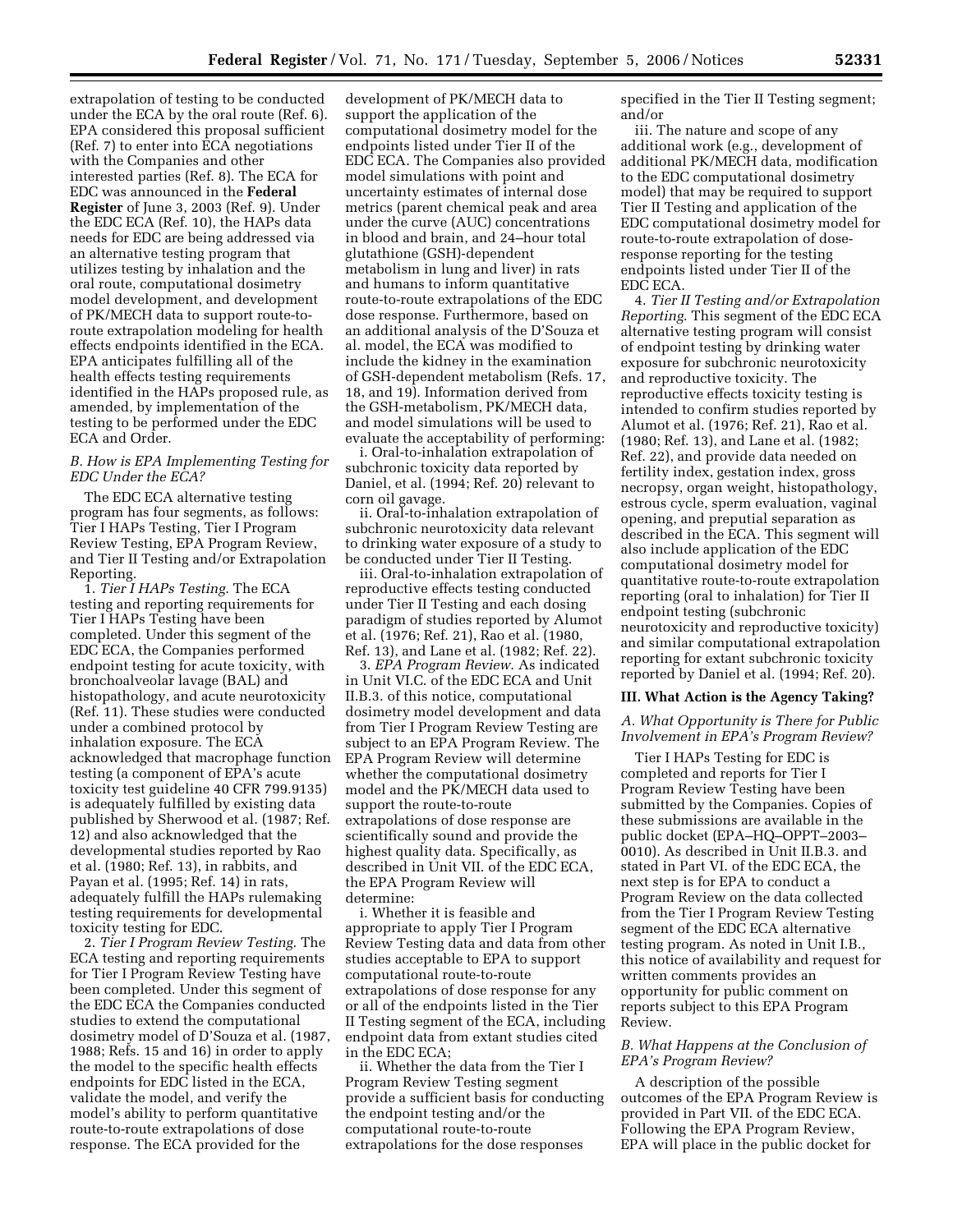this action (under docket ID number EPA–HQ–OPPT–2003–0010) a copy of each comment received, and a copy of the letter informing the HAP Task Force of the outcome from EPA's Program Review. EPA will publish a **Federal Register** notice which announces the availability of a report describing the findings and conclusions of the Program Review, responds to comments on the Tier I Program Review Testing, identifies any modifications to Tier II ECA activities, and establishes revised deadlines as needed for completion of Tier II Testing and route-to-route computational dosimetry modeling for extrapolations listed under Tier II of the ECA for EDC.

### **IV. Materials in the Docket**

The docket for this document has been established under docket ID number EPA–HQ–OPPT–2003–0010. The public docket is available for review as specified in **ADDRESSES**. The following is a listing of the documents referenced in this preamble that have been placed in the public docket for this document:

1. HAP Task Force. Letter from Peter E. Voytek to the Document Control Office with attachment entitled: *1,2- Dichloroethane (EDC): Limited Pharmacokinetics and Metabolism Study in Fischer 344 Rats*. March 2, 2006. (See Document ID No. EPA–HQ– OPPT–2003–0010–0081 (for letter) and Document ID No. EPA–HQ–OPPT– 2003–0010–0082 (for attachment)).

2. HAP Task Force. Letter from Peter E. Voytek to the Document Control Office with attachment entitled: *Physiologically Based Pharmacokinetic Model Development and Simulations for Ethylene Dichloride (1,2- Dichloroethane) in Rats*. July 7, 2006. (See Document ID No. EPA–HQ–OPPT– 2003–0010–0086).

3. EPA. Proposed Test Rule for Hazardous Air Pollutants. Proposed Rule. **Federal Register** (61 FR 33178, June 26, 1996) (FRL–4869–1). Available on-line at *http://www.epa.gov/fedrgstr/*.

4. EPA. Amended Proposed Test Rule for Hazardous Air Pollutants; Extension of Comment Period. Proposed Rule. **Federal Register** (62 FR 67466, December 24, 1997) (FRL–5742–2). Available on-line at *http:// www.epa.gov/fedrgstr/*.

5. EPA. Amended Proposed Test Rule for Hazardous Air Pollutants; Extension of Comment Period. Proposed Rule. **Federal Register** (63 FR 19694, April 21, 1998) (FRL–5780–6). Available on-line at *http://www.epa.gov/fedrgstr/*.

6. HAP Task Force. Letter from Peter E. Voytek to the Document Control Office with attachment entitled:

*Proposal for Pharmacokinetics Study of Ethylene Dichloride, November 22, 1996*. November 22, 1996. (See Document ID No. EPA–HQ–OPPT– 2003–0010–0034).

7. EPA. Letter from Charles M. Auer to Peter E. Voytek with attachment entitled: *Preliminary EPA Technical Analysis of Proposed Industry Pharmacokinetics (PK) Strategy for Ethylene Dichloride, June, 1997*. June 26, 1997. (See Document ID No. EPA– HQ–OPPT–2003–0010–0035).

8. EPA. Enforceable Consent Agreement Development for Ethylene Dichloride; Solicitation of Interested Parties and Notice of Public Meeting. Notice. **Federal Register** (62 FR 6626, December 19, 1997) (FRL–5763–1). Available on-line at *http:// www.epa.gov/fedrgstr/*.

9. EPA. 1,2-Ethylene Dichloride; Final Enforceable Consent Agreement and Testing Consent Order. Notice. **Federal Register** (68 FR 33125, June 3, 2003) (FRL–7300–6). Available on-line at *http://www.epa.gov/fedrgstr/*.

10. EPA. Enforceable Consent Agreement for 1,2-Ethylene Dichloride. May 15, 2003. (CAS No. 107–06–2) (See Document ID No. EPA–HQ–OPPT– 2003–0010–0002).

11. HAP Task Force. Letter from Peter E. Voytek to the Document Control Office with attachment entitled: *1,2- Dichloroethane (EDC): Acute Inhalation Toxicity with Bronchoalveolar Lavage and Histopathology/Acute Inhalation Neurotoxicity Study in F344/DUCRL Rats*. June 21, 2006. (See Document ID Nos. EPA–HQ–OPPT–2003–0010–0087 through EPA–HQ–OPPT–2003–0010– 0087.6).

12. Sherwood, R.L.; O'Shea, W.; Thomas, P.T.; Ratajczak, H.V.; and Aranyi, C. Effects of inhalation of ethylene dichloride on pulmonary defenses of mice and rats. *Toxicology and Applied Pharmacology* 91: 491–496 (1987).

13. Rao, K.S.; Murray, J.S.; Deacon, M.M.; John, J.A.; Calhoun, L.L.; and Young, J.T. Teratogenicity and reproduction studies in animals inhaling ethylene dichloride. *Banbury Report* 5: 149–166 (1980).

14. Payan, J.P.; Saillenfait, A.M.; Bonnet, P.; Fabry, J.P.; Langonne, I.; and Sabate J.P. Assessment of the developmental toxicity and placental transfer of the 1,2-dichloroethane in rats. *Fundamental and Applied Toxicology* 28: 187–198 (1995).

15. D'Souza, R.W.; Francis, W.R.; Bruce R.D.; and Andersen, M.E. Physiologically based pharmacokinetic model for ethylene dichloride and its application in risk assessment, pp 286– 301. *Pharmacokinetics in Risk* 

*Assessment*. National Academy Press. Washington, DC (1987).

16. D'Souza, R.W.; Francis, W.R.; and Andersen, M.E. Physiological model for tissue glutathione depletion and increased resynthesis after ethylene dichloride exposure. *Journal of Pharmacology and Experimental Therapeutics* 245(2): 563–568 (1988).

17. EPA. Letter dated March 24, 2004 from Wardner G. Penberthy to Peter E. Voytek with two attachments entitled:

i. *Addendum Modification to Enforceable Consent Agreement for 1,2,Ethylene Dichloride (EDC)*.

ii. *Application of a PBPK model for cancer and non-cancer risk assessment of 1,2-dicholoroethane. Phase I: Evaluation of issues related to the use of a PBPK model for DCE*. Requisition Reference No. 2WE59, QT–DC–030387.

(See Document ID Nos. EPA–HQ– OPPT–2003–0010–0059 (for letter) and EPA–HQ–OPPT–2003–0010–0060 (for attachments)).

18. HAP Task Force. Letter from Peter E. Voytek to the Document Control Office Re: Testing Consent Order for Ethylene Dichloride; Request for Modification of Enforceable Consent Agreement. June 21, 2004. (See Document ID No. EPA–HQ–OPPT– 2003–0010–0063).

19. EPA. Letter dated July 14, 2004 from Wardner G. Penberthy to Peter E. Voytek RE: 1,2-Ethylene Dichloride (EDC), Request for Modification of PBPK Testing in Tier I Testing of the EDC ECA. (See Document ID No. EPA–HQ– OPPT–2003–0010–0065).

20. Daniel, F.B.; Robinson, M.; Olson, G.R.; York, R.G.; and Condie, L.W. Ten and ninety-day toxicity studies of 1,2 dichloroethane in Sprague-Dawley rats. *Drug and Chemical Toxicology* 17: 463– 477 (1994).

21. Alumot, E.; Nachtomi, E.; Mandel, E.; Holstein, P.; Bondi, A.; and Herzberg, M. Tolerance and acceptable daily intake of chlorinated fumigants in the rat diet. *Food, Cosmetics and Toxicology* 14: 105–110 (1976).

22. Lane, R.W.; Riddle, B.L.; and Borzelleca, J.F. Effects of 1,2 dichloroethane and 1,1,1 trichloroethane in drinking water on reproduction and development in mice. *Toxicology and Applied Pharmacology*  63: 409–421 (1982).

#### **List of Subjects**

Environmental protection, 1,2- Ethylene Dichloride, Hazardous chemicals.